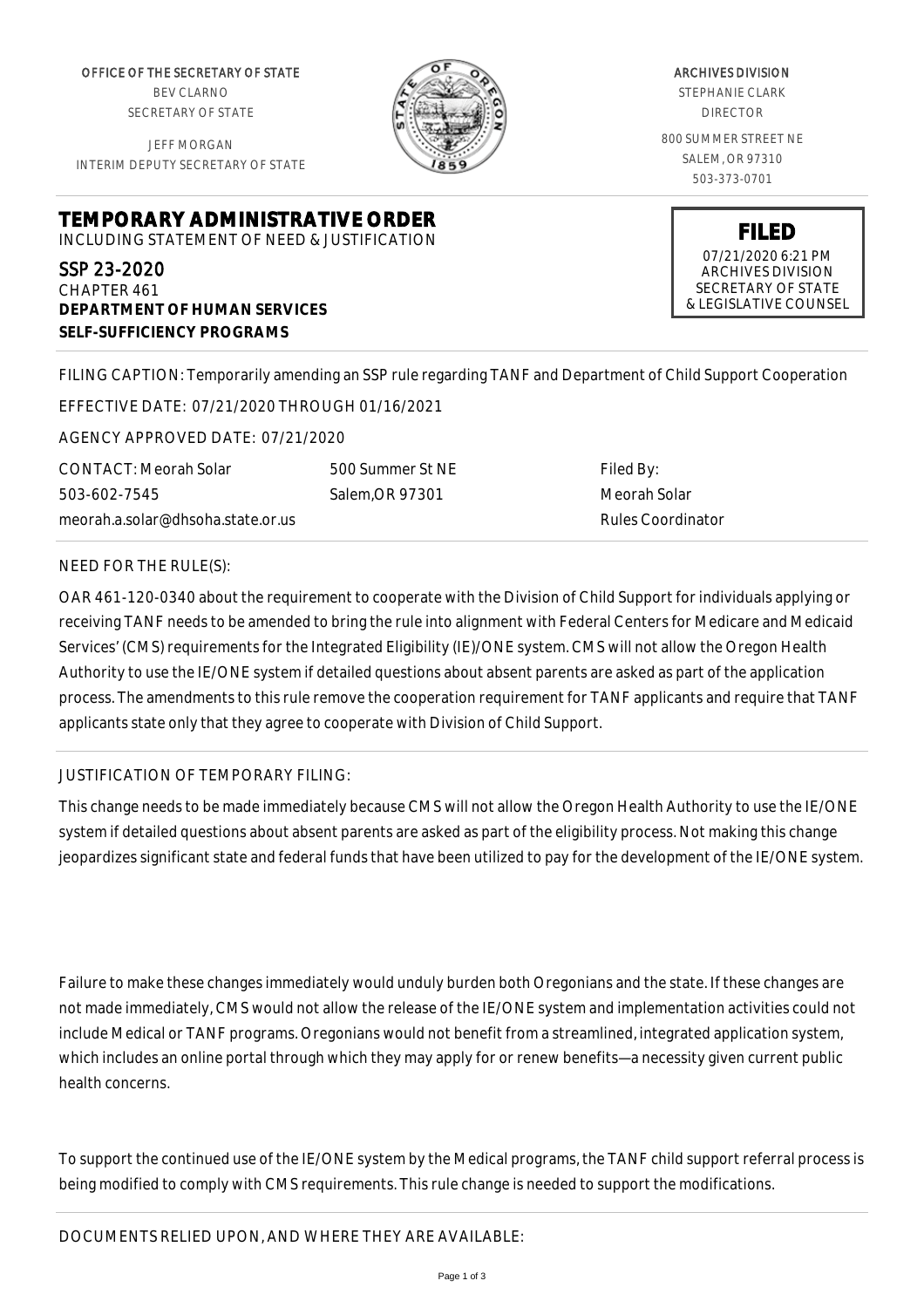This rule change was prepared using federal policy clarification received from CMS. This policy clarification is stored by the Oregon Health Authority Health Systems Division medical policy team.

#### AMEND: 461-120-0340

RULE SUMMARY: OAR 461-120-0340 about the requirement to cooperate with child support for individuals applying or receiving TANF is being amended to change, for TANF applicants, the requirement to cooperate with child support to a requirement to agree to cooperate with the Division of Child Support. It is also being amended to update some language to more current and accurate terminology.

#### CHANGES TO RULE:

## 461-120-0340

Clientaretaker Relative Required To Help Departmenivision of Child Support Obtain Support From Noncustodial Parent; TANF 1

IRetroactively effective July 6, 2020, in the TANF program: [

(1) To be eligible for program benefits, except as permitted in section (23) of this rule,  $a:\mathbb{T}$ 

(a) A caretaker relative (see OAR 461-001-0000) mustin a filing group (see OAR 461-110-0330) not currently

receiving TANF must agree to cooperate with the Division of Child Support (DCS).¶

- (b) A caretaker relative in a filing group receiving TANF must cooperate with DCS.¶
- (2) For the purposes of this rule, "cooperate with DCS" means make a good faith effort (see section (34) of this

rule) to help the DepartmentDCS:¶

- (a) Establish paternity of each needy child (see OAR 461-001-0000); and¶
- (b) Locate and obtain support payments from the noncustodial parent of each needy child.¶
- (23) A caretaker relative is excused from the requirements of section (1) of this rule:¶
- (a) For good cause under OAR 461-120-0350;¶

(b) If the caretaker relative is a participant in the JOBS Plus, Post-TANF, or SFPSS programs or is receiving Employment Payments (see OAR 461-001-0025) under OAR 461-135-1270; or¶

- (c) If the filing group (see OAR 461-110-0310 and 461-110-0330) is a two-parent family.¶
- (34) A good faith effort includes taking such actions as:¶

(a) Supplying "sufficient information" for the Division of Child Support (DCS) to proceed with appropriate actions to establish paternity of a dependent child (see OAR 461-001-0000), to locate noncustodial parents, or to establish a support order with respect to theany child in the benefit group (see OAR 461-110-0750). "Sufficient information" includes, but is not limited to, the time and place of each child's conception (if paternity is not established) and the following information, if known to the caretaker relative, regarding any noncustodial parent of a needy child:¶

- (A) Full legal name and nicknames.¶
- (B) Social Security Number.¶
- (C) Current or last known address.¶
- (D) Current or last known employer, including name and address.¶
- (E) If a student, current or last known school.¶
- (F) Criminal record, including where and when incarcerated.¶
- (G) Date of birth, or age.¶
- (H) Race.¶
- (I) Any known group or organizational affiliations.¶
- (J) Names and addresses of close friends or relatives.¶

(K) Any other information the Department or DCS requests to help locate or identify an absent parent (see OAR 461-001-0000) of any children in the benefit group (see OAR 461-110-0750).¶

(b) Supplying documentation or an explanation of the clientaretaker relative's efforts to obtain information